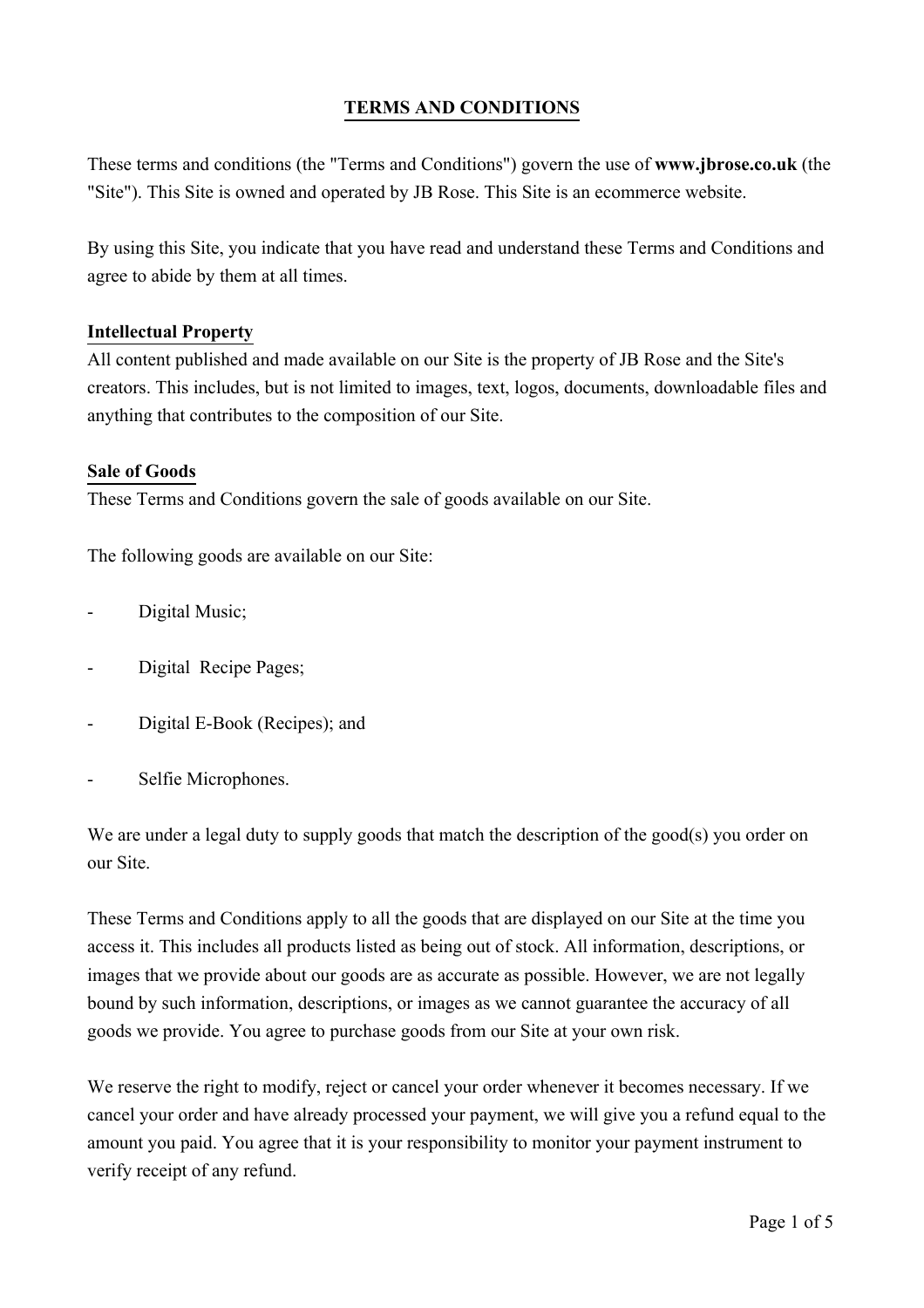# **Payments**

We accept the following payment methods on our Site:

- Credit Card;
- PayPal; and
- Debit.

When you provide us with your payment information, you authorise our use of and access to the payment instrument you have chosen to use. By providing us with your payment information, you authorise us to charge the amount due to this payment instrument.

If we believe your payment has violated any law or these Terms and Conditions, we reserve the right to cancel or reverse your transaction.

# **Right to Cancel and Receive Reimbursement**

If you are a customer living in the United Kingdom or the Eurpoean Union you have the right to cancel your contract to purchase goods from us within 14 days without giving notice. The cancellation period:

Will end 14 days from the date of purchas when you purchased digital content that was not supplied on a tangible medium.

To exercise your right to cancel you must inform us of your decision to cancel within the cancellation period. To cancel, contact us by email at jbrose@telltarra.com or by post at \_\_\_\_\_\_\_\_\_\_. You may use a copy of the *Cancellation Form*, found at the end of these Terms and Conditions, but you are not required to do so.

The right to cancel does not apply to:

- Goods or services, other than the supply of water, gas, electricity, or district heating, where the price depends upon fluctuations in the financial market that we cannot control and that may occur during the cancellation period;
- Custom or personalised goods;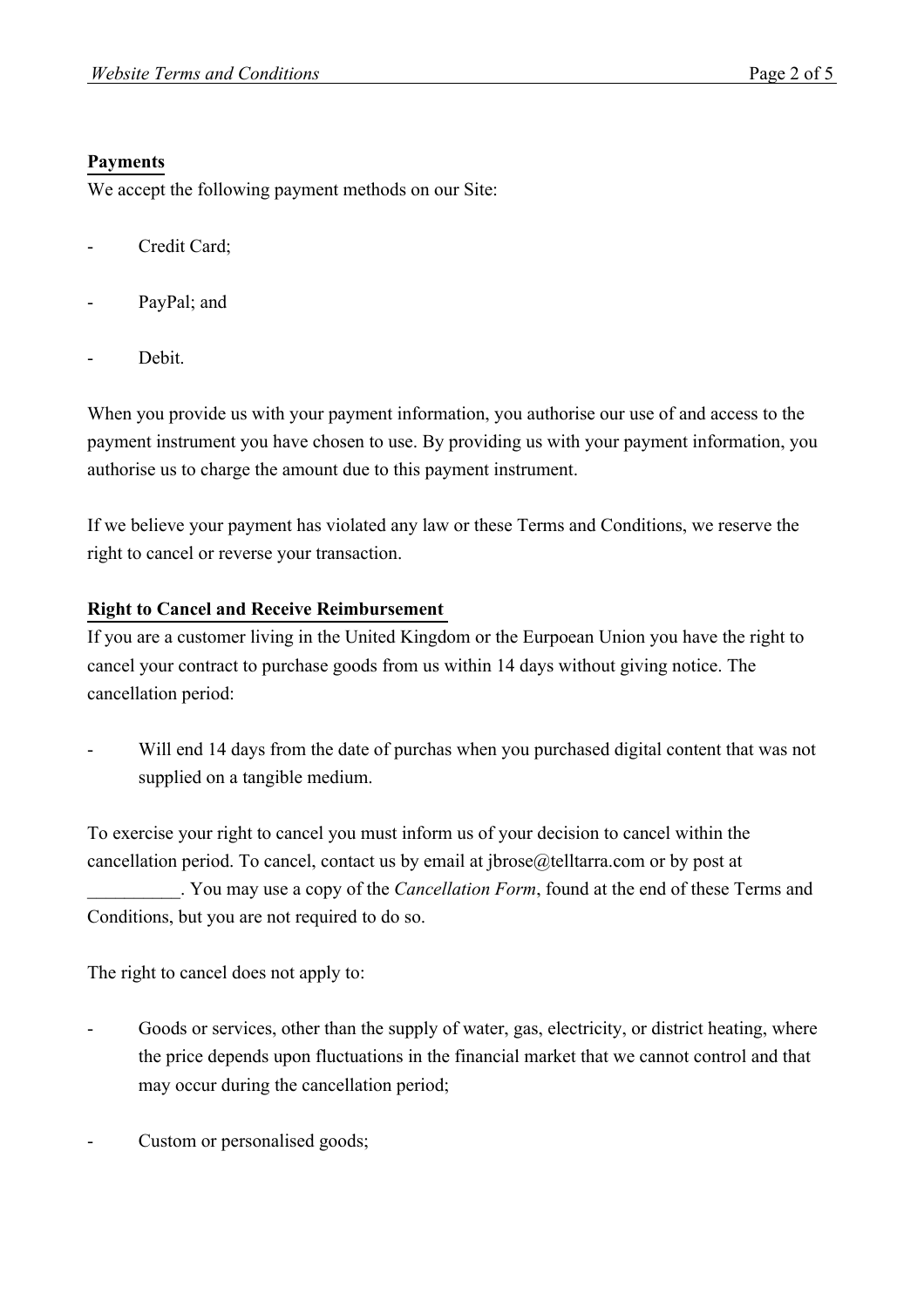- Goods that will deteriorate or expire rapidly; and
- Newspapers, magazines, or periodicals, except for subscriptions to such publications.

### Effects of Cancellation

If you provide express consent to the supply of digital content during the cancellation period and acknowledge that your right to cancel the contract is lost by the supply of digital content during the cancellation period, you will no longer have a right to cancel the contract.

We will make the reimbursement using the same form of payment as you used for the initial purchase unless you have expressly agreed otherwise. You will not incur any fees because of the reimbursement.

This right to cancel and to reimbursement is not affected by any return or refund policy we may have.

### **Consumer Protection Law**

Where the *Sale of Goods Act 1979*, the *Consumer Rights Act 2015*, or any other consumer protection legislation in your jurisdiction applies and cannot be excluded, these Terms and Conditions will not limit your legal rights and remedies under that legislation. These Terms and Conditions will be read subject to the mandatory provisions of that legislation. If there is a conflict between these Terms and Conditions and that legislation, the mandatory provisions of the legislation will apply.

### **Limitation of Liability**

JB Rose and our directors, officers, agents, employees, subsidiaries, and affiliates will not be liable for any actions, claims, losses, damages, liabilities and expenses including legal fees from your use of the Site.

#### **Indemnity**

Except where prohibited by law, by using this Site you indemnify and hold harmless JB Rose and our directors, officers, agents, employees, subsidiaries, and affiliates from any actions, claims, losses, damages, liabilities and expenses including legal fees arising out of your use of our Site or your violation of these Terms and Conditions.

### **Applicable Law**

These Terms and Conditions are governed by the laws of the Country of England.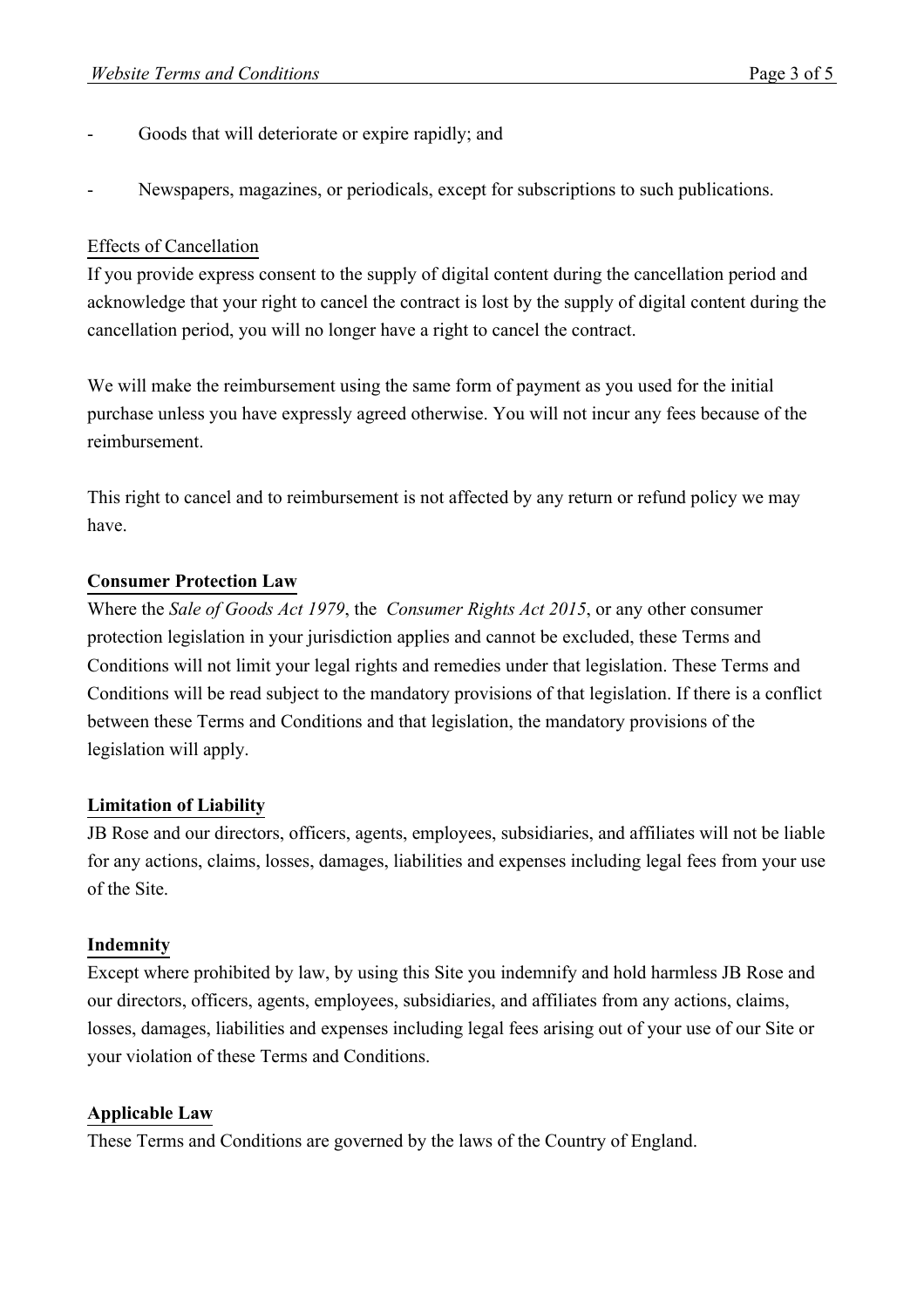### **Severability**

If at any time any of the provisions set forth in these Terms and Conditions are found to be inconsistent or invalid under applicable laws, those provisions will be deemed void and will be removed from these Terms and Conditions. All other provisions will not be affected by the removal and the rest of these Terms and Conditions will still be considered valid.

# **Changes**

These Terms and Conditions may be amended from time to time in order to maintain compliance with the law and to reflect any changes to the way we operate our Site and the way we expect users to behave on our Site. We will notify users by email of changes to these Terms and Conditions or post a notice on our Site.

# **Contact Details**

Please contact us if you have any questions or concerns. Our contact details are as follows:

07930 473872 jbrose@telltarra.com 20 Devonshire Road RM17 64Q

Effective Date: \_\_\_\_\_\_\_\_ day of \_\_\_\_\_\_\_\_\_\_\_\_\_\_\_\_, \_\_\_\_\_\_\_\_